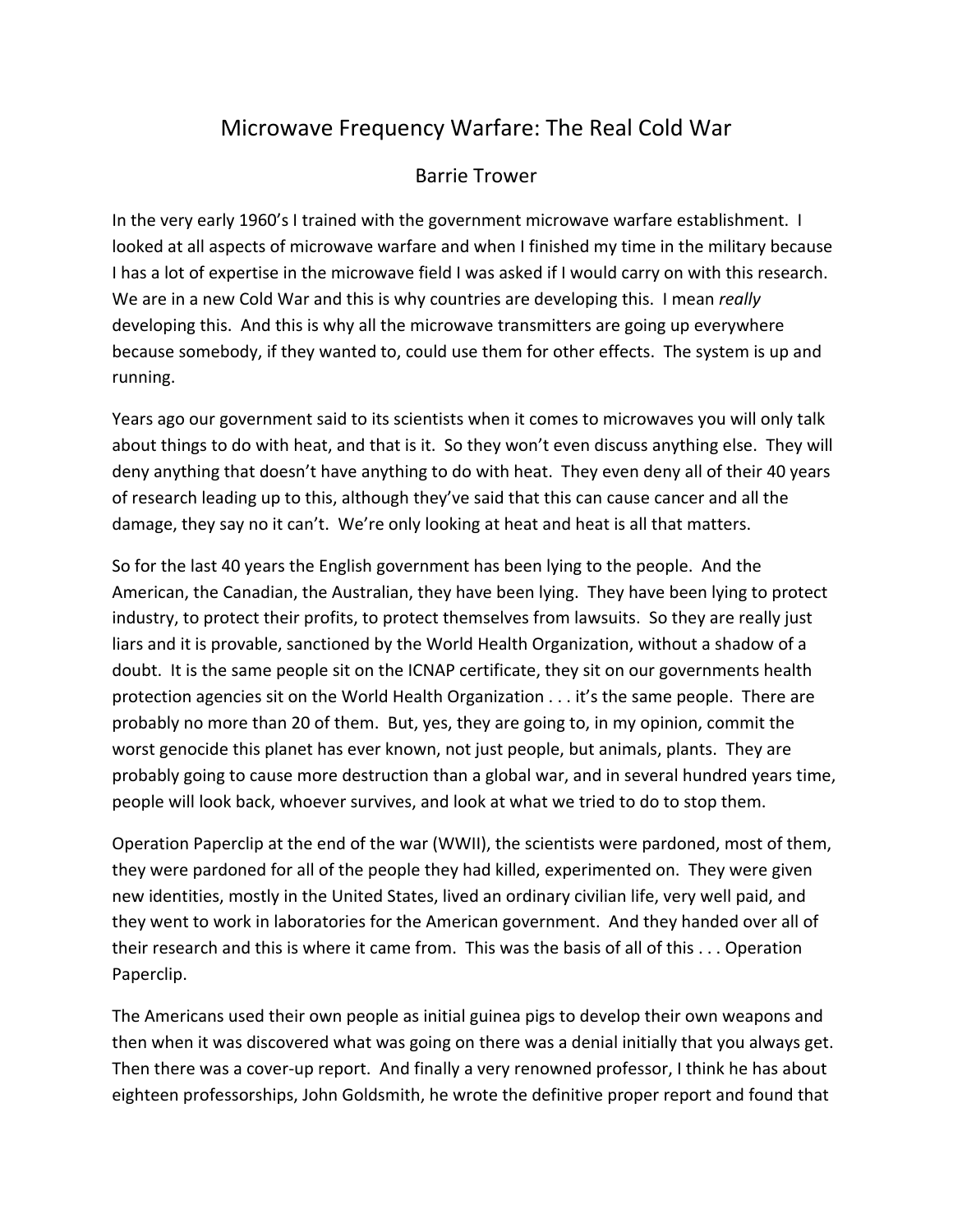low level microwaves were causing an enormous amount of cancers, leukemia and ill-effects. And by then everybody was leaping onto the microwaves as stealth weapons and they go from there, which was the '50's right up to and including the present day.

It's been shown that a child using a cell phone, just an ordinary school child, if the child uses the phone for just two minutes, the brainwaves can take up to 2 hours to return to normal. Two hours. And that's been published. Now in those two hours, the child's brain is not acting as it should, and it could demonstrate itself in a number of ways. For instance, if the child were in school and making a quick call from the playground it could be lack of concentration, hyperactivity, bad behavior, it could be anything like that and that would slowly ease off over two hours. Now that's just from two minutes. Now if a child makes a phone call every couple of hours, the brain is going to be entrained permanently. And it has already been published by the industry that a child using microwaves just before bed will have his or her sleep totally disrupted by entrainment.

I cited, I think, 200 schools in Europe where a transmitter had been put in or near a playground where they had leukemia clusters. I've had a series of calls from officers saying that their personalities have been changed. Whenever I go to a country, and the year before I did six countries I think, last year or the year before, the questions always come around to Tetra, and they always come around to aggressive behavior from the police, because I ended up talking to each. And I said, don't tell me, I will tell you what frequencies they have been using. Now the Special Forces don't just hold them up, they're on permanently, so we're talking massive entrainment, far beyond what the ordinary person would suffer. But it has induced such a level of entrainment and violence, so I told them what frequencies I believe they would be using. I sent them documentary evidence, and the whole thing was hushed over. It was on the news but then they obviously, I would imagine, changed the frequency.

As with just one pulse frequency you can make people so suicidal they can't be bothered to act like a demonstrator anymore, all they want to do is sleep or lay in bed all day. So if you're targeting demonstrators, you make them suicidally depressed and they don't care about demonstrating anymore because they're too upset. Whereas if you want to cause a specific psychiatric illness, you would have an infrared device that followed the person and you would link it to a pencil thin microwave source so the microwave beam would always target a specific gland, or a specific part of the brain, or an eye, or a heart. So you would have them being targeted.

They can cause insanity. And it was an experiment. One of the experiments was to take an ordinary sane person, cause insanity, and have a psychiatrist who was unknown to everybody diagnose schizophrenia or paranoia or a psychiatric illness. That was a successful outcome. And the person would spend the rest of their life in an asylum in misery, but to the government